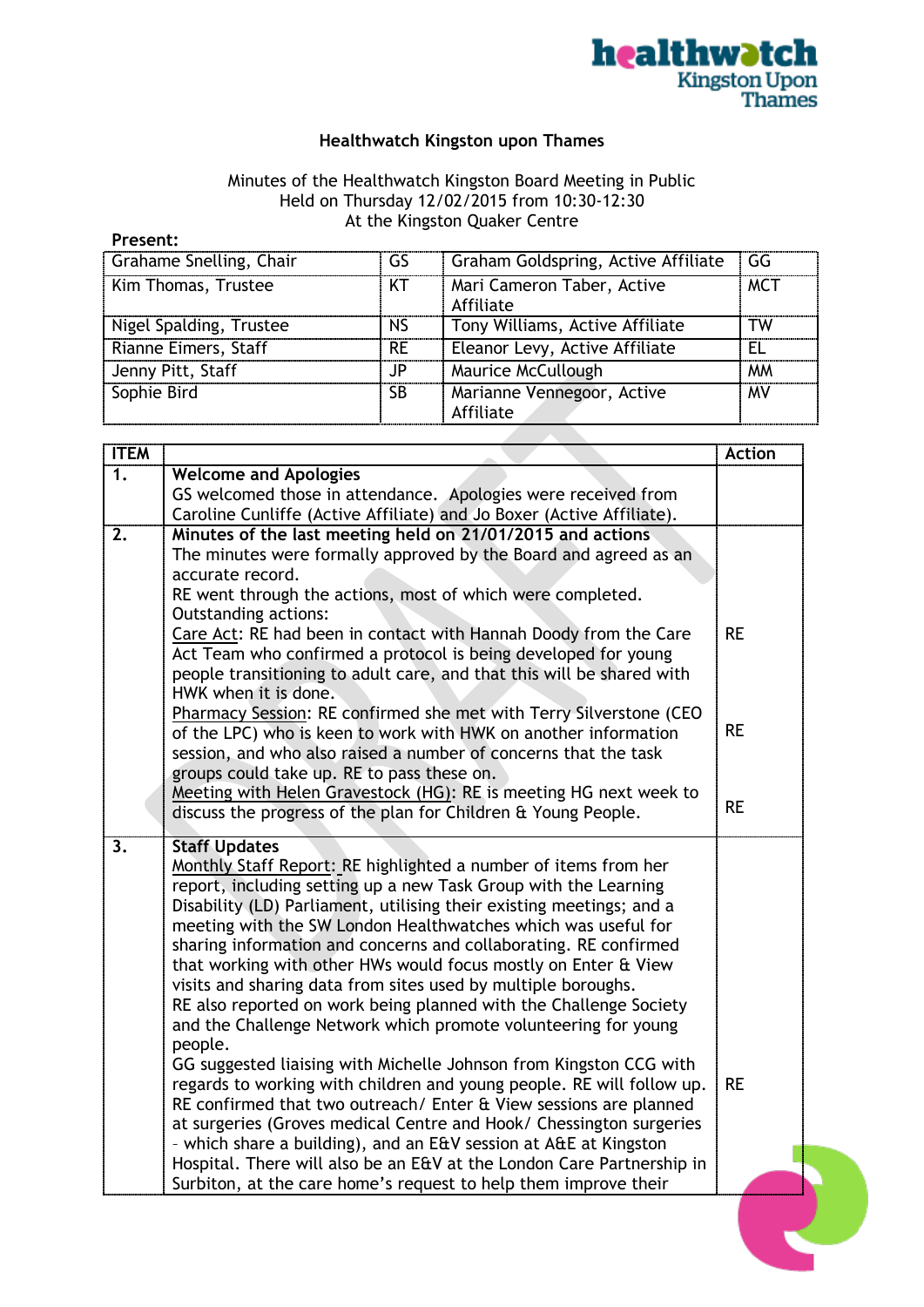## **healthwatch**<br>Kingston Upon<br>Thames

|    | services.<br>RE reminded all at the group of the KVA annual conference on the $3rd$<br>of March, which has mental health as its theme.<br>Data Report: JP presented a quarterly breakdown of the enquiries<br>we've received, cases we have worked on and issues that have been<br>raised. She reported we now have 316 affiliates and 402 stakeholders<br>on our database. Feedback has been steady; it tends to spike when<br>we hold outreach events or Enter & View visits.<br>TW asked if any of the data can be shared; he will speak to JP about<br>this at a later time.<br>Community Engagement Update: SB updated the group on her recent<br>activities. She has worked on two new partnerships, one with the LD<br>Parliament (see RE's report) and one with Refugee Action Kingston.<br>Three areas have been identified: access to primary care services,<br>focus group to gather in-depth feedback and mystery shopping to see<br>how people experience local health services. SB has also been<br>working on the Care Act Engagement project; she has sent out<br>details of the information sessions which have been tailored to<br>different groups.<br>MV and MCT both highlighted the need to be sensitive to BME<br>community, such as the Korean community.                                                                                                                                                                                                                                                                                                                                                                                                                                                                                                                                                                                                                                                                                                                                                                                                                                                                              | JP/TW                  |  |
|----|----------------------------------------------------------------------------------------------------------------------------------------------------------------------------------------------------------------------------------------------------------------------------------------------------------------------------------------------------------------------------------------------------------------------------------------------------------------------------------------------------------------------------------------------------------------------------------------------------------------------------------------------------------------------------------------------------------------------------------------------------------------------------------------------------------------------------------------------------------------------------------------------------------------------------------------------------------------------------------------------------------------------------------------------------------------------------------------------------------------------------------------------------------------------------------------------------------------------------------------------------------------------------------------------------------------------------------------------------------------------------------------------------------------------------------------------------------------------------------------------------------------------------------------------------------------------------------------------------------------------------------------------------------------------------------------------------------------------------------------------------------------------------------------------------------------------------------------------------------------------------------------------------------------------------------------------------------------------------------------------------------------------------------------------------------------------------------------------------------------------------------------------------------------|------------------------|--|
| 4. | Chair's Report (verbal)<br>Health & Wellbeing Board: NS attended the H&WB Board on behalf of<br>HWK. NS provided an overview of the main points discussed which<br>included the peer review of the H&WB Board, the draft strategy of<br>the Care Act work on prevention and information & advice, council<br>budgets, screening (health conditions) and the pharmaceutical needs<br>assessments. NS stated that the H&WB strategy is due to be<br>refreshed with a focus on children and young people.<br>NS also confirmed that the Better Care Programme is in its final<br>stages of collecting feedback from a range of people and he is<br>particularly interested to find out how their findings will be used.<br>EV noted that Kingston did very well in cardiovascular screening<br>which appears incongruous with the H&WB report. NS further<br>highlighted the results in screening of other conditions, including<br>bowel cancer and breast cancer.<br>Health Overview & Scrutiny Panel: GS reported that the meeting<br>focused on the new car parking system at Kingston Hospital and<br>transport links to the South of the Borough. The main item at the<br>meeting was a report requested by Cllr Pickering about inappropriate<br>referrals to the Kingston Wellbeing Service. GS asked the HOSP why<br>HWK was not consulted, and separately raised a number of issues<br>with the report which Alan Moss and Sue Ilsley from the MH Task<br>Group had highlighted. The HOSP agreed to involve HWK in the next<br>steps.<br>GS suggested that the MH Task Group makes a formal response to this<br>report. GG agreed to put this on the agenda for the next MH Task<br>Group; it was noted the next HOSP meeting was on the $12th$ of March.<br>NS stated that the HOSP is not a decision making panel, and that any<br>recommendations would need to go to the committee that will<br>consider and possibly implement these.<br>MCT stated that the report was requested a year ago, and it would<br>have helped the MH Task Group's work to have been made aware of<br>this. GS acknowledged this and agreed that communication could be | GG/MH<br>Task<br>Group |  |
|    |                                                                                                                                                                                                                                                                                                                                                                                                                                                                                                                                                                                                                                                                                                                                                                                                                                                                                                                                                                                                                                                                                                                                                                                                                                                                                                                                                                                                                                                                                                                                                                                                                                                                                                                                                                                                                                                                                                                                                                                                                                                                                                                                                                |                        |  |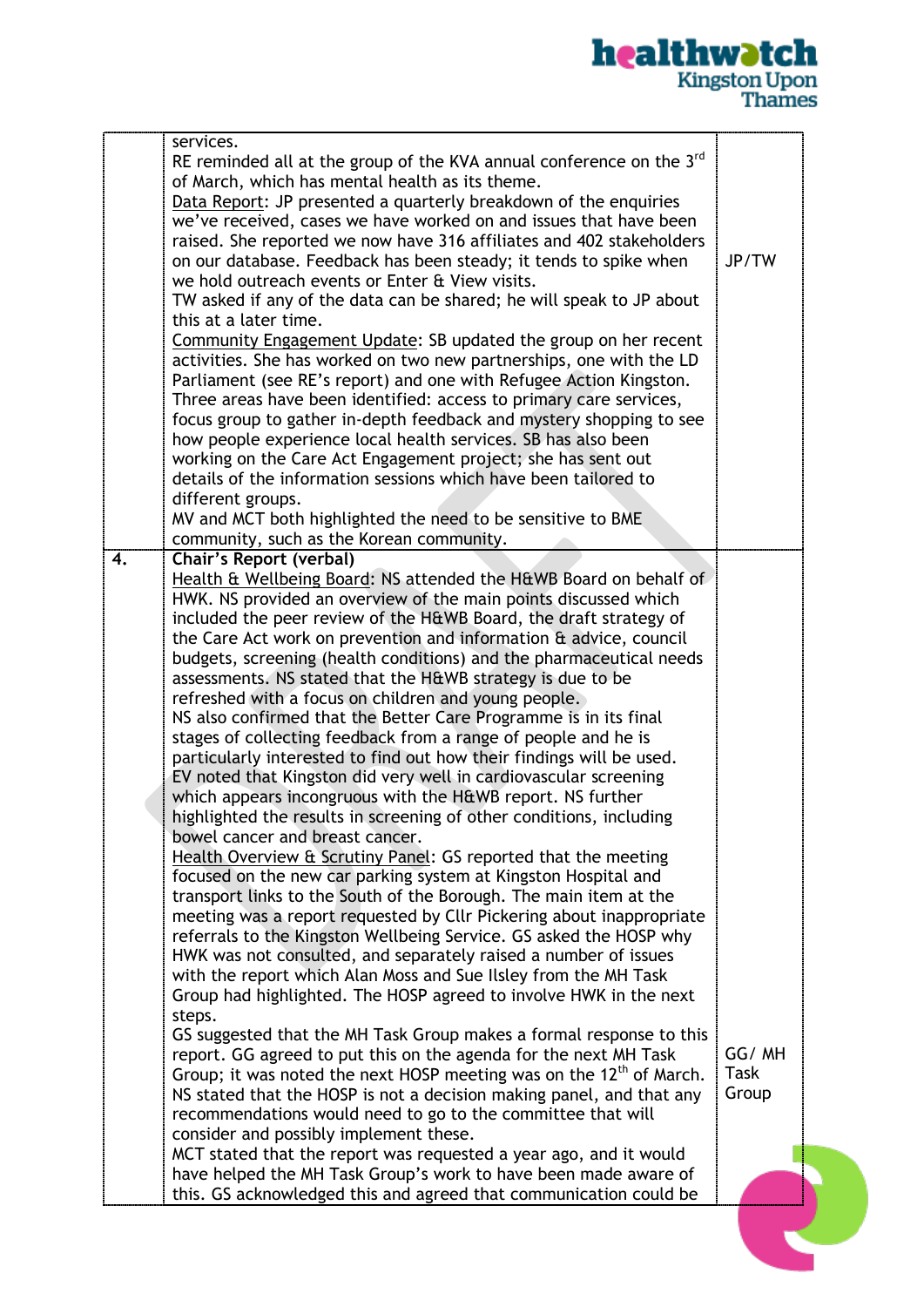## **healthwatch**<br>Kingston Upon<br>Thames

|    | improved.                                                                                                                                                                                                                                                                                                                                                                                                                                                                                                                                                                                                                                                                                                                                                                                                                                                                                                                                                                                                                                                                                                                                                                                                                                                                                                                                                                                                                                                                                                                                                                                                                                                                                                                                                                                                                                                                                                                                                                                                                                                                                                                                                                            |              |  |
|----|--------------------------------------------------------------------------------------------------------------------------------------------------------------------------------------------------------------------------------------------------------------------------------------------------------------------------------------------------------------------------------------------------------------------------------------------------------------------------------------------------------------------------------------------------------------------------------------------------------------------------------------------------------------------------------------------------------------------------------------------------------------------------------------------------------------------------------------------------------------------------------------------------------------------------------------------------------------------------------------------------------------------------------------------------------------------------------------------------------------------------------------------------------------------------------------------------------------------------------------------------------------------------------------------------------------------------------------------------------------------------------------------------------------------------------------------------------------------------------------------------------------------------------------------------------------------------------------------------------------------------------------------------------------------------------------------------------------------------------------------------------------------------------------------------------------------------------------------------------------------------------------------------------------------------------------------------------------------------------------------------------------------------------------------------------------------------------------------------------------------------------------------------------------------------------------|--------------|--|
|    | He suggested sending all the task group members a synopsis of the<br>agenda of each major committee (such as the H&W Board, CCG<br>Governing Body, HOSP) to highlight areas that might be of interest<br>and invite suggestions and comments that can be raised at these<br>meetings. Active affiliates all agreed this was a good idea. RE to<br>implement.<br>Better Care Programme: GS reported that there will be a workshop in<br>May focusing on pulling together all the different engagement<br>strands in a bid to improve how the Kingston CCG engages with<br>service users.                                                                                                                                                                                                                                                                                                                                                                                                                                                                                                                                                                                                                                                                                                                                                                                                                                                                                                                                                                                                                                                                                                                                                                                                                                                                                                                                                                                                                                                                                                                                                                                              | <b>RE</b>    |  |
|    | There is a discussion about the future of health and social care in<br>Kingston, and senior leaders are considering a new model.<br>TW would like RISE to be involved in this, and stay connected to<br>these issues. Staff to keep him up to date, and these issues to be<br>reported to active affiliates and in newsletter.                                                                                                                                                                                                                                                                                                                                                                                                                                                                                                                                                                                                                                                                                                                                                                                                                                                                                                                                                                                                                                                                                                                                                                                                                                                                                                                                                                                                                                                                                                                                                                                                                                                                                                                                                                                                                                                       | <b>Staff</b> |  |
| 5. | <b>Task Group Updates - Annual Reports</b><br>All task groups were asked to present an annual report with their<br>activities in the past year, achievements and to consider priorities<br>for next year.<br>Mental Health Task Group: GG is the chair of the MH group and<br>thanked the members of this group for their contributions. TW<br>presented the report, and highlighted the work being done on the<br>Wellbeing service, and that they now have a seat on the Wellbeing<br>Service Partnership Board. He also stated that the relationship with<br>mental health providers has improved but more work needs to be<br>done on the one with commissioners.<br>GG confirmed that an E&V visit is planned for Tolworth Hospital, and<br>that further visits and outreach are on the list of priorities.<br>Hospital Services Task Group: GG presented the report, and listed<br>the current priorities which include A&E at Kingston Hospital, After<br>Care and Discharge, and Communication on Appointments. The group<br>is planning an E&V in March, which has been the main focus of recent<br>meetings. There are number of suggested priorities including<br>ambulance services, weekend services and holistic care.<br>GG thanked JP for researching the archives and assembling the<br>report.<br>Community Services Task Group: EV presented the report, stating the<br>group was relatively newly formed, but has recently agreed its<br>priorities focusing on the RBK commissioned care agencies initially.<br>Other work included E&V visits of surgeries and care homes.<br>NS reminded all present that there is currently no chair for this<br>group, and that this vacancy needs to be filled.<br>The Board thanked all the active affiliates for their input and<br>contributions to the three task groups, and for using their personal<br>experience and expertise to support HWK in its work.<br>RE agreed to pull together these reports together with other<br>priorities the Board has highlighted and produce a strategic plan by<br>April. The draft plan will be sent to active affiliates and the board by<br>the next board meeting in March. | <b>RE</b>    |  |
| 6. | Q&A<br>There were no questions.<br>GS reported that at the next Kingston CCG meeting, the main                                                                                                                                                                                                                                                                                                                                                                                                                                                                                                                                                                                                                                                                                                                                                                                                                                                                                                                                                                                                                                                                                                                                                                                                                                                                                                                                                                                                                                                                                                                                                                                                                                                                                                                                                                                                                                                                                                                                                                                                                                                                                       |              |  |
|    | discussion will focus on the 6 SW London CCGs jointly commissioning                                                                                                                                                                                                                                                                                                                                                                                                                                                                                                                                                                                                                                                                                                                                                                                                                                                                                                                                                                                                                                                                                                                                                                                                                                                                                                                                                                                                                                                                                                                                                                                                                                                                                                                                                                                                                                                                                                                                                                                                                                                                                                                  |              |  |